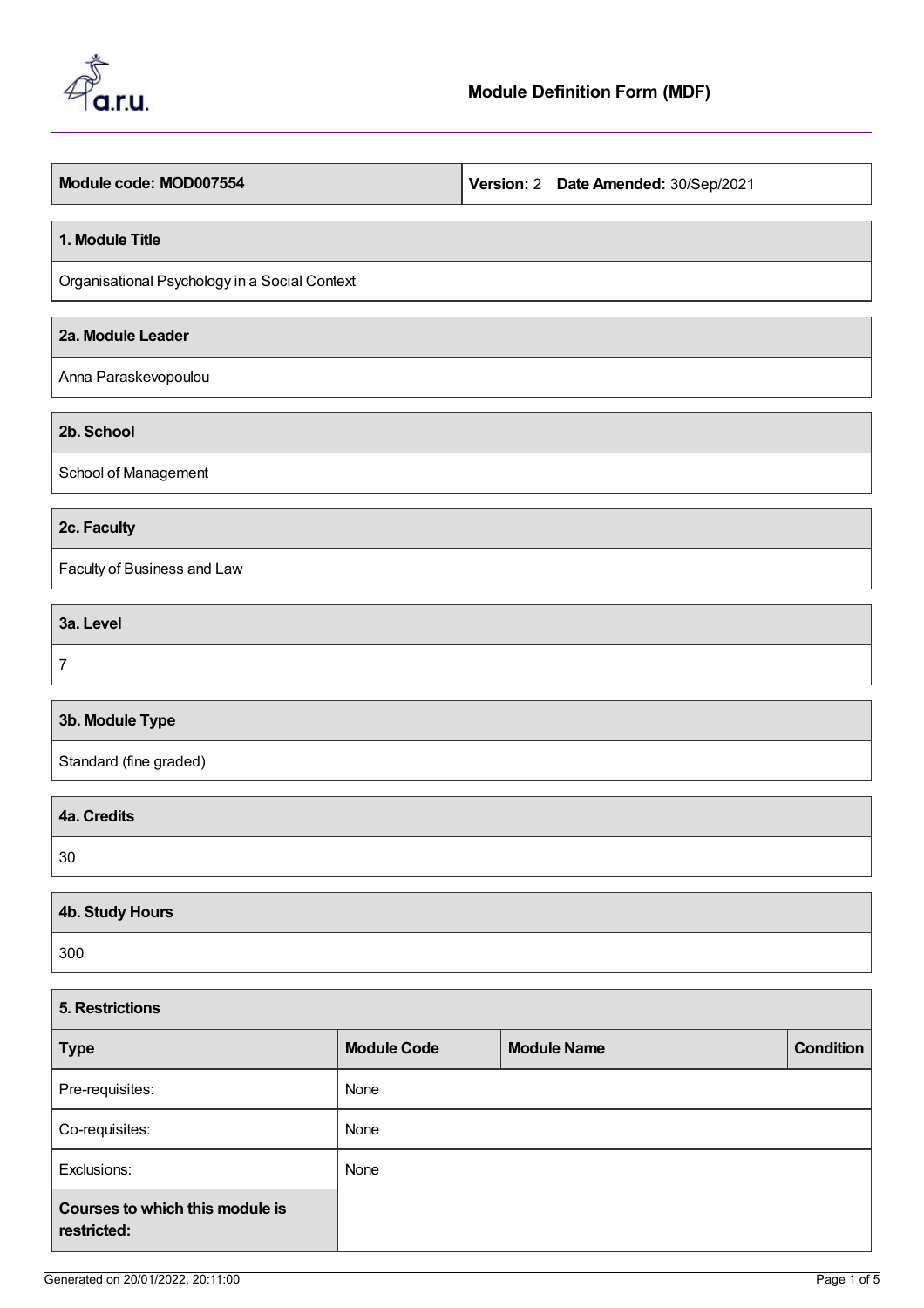#### **6a. Module Description**

Human Resource (HR) professionals and managers operate within increasingly complex and changing organisational and contextual circumstances in the public, private or third sectors. This is exacerbated by the variety of organisational types and size that contribute to national wealth creation in terms of the services and goods they provide and produce. This module provides you with understanding of market and business contexts in the operational, tactical, and strategic HR function, along with issues of the modern organisation. You'll examine the cultural, political, and social contexts that organisations operate within, both from an internal and external perspective. Further, you'll discover how economic forces affect and influence organisational practices, and their impact upon the HR function and its practices. You'll explore globalisation and how the changing demographics and social environments impact on organisational strategy and the HR function. Plus why ethical and democratic practices are needed to meet the changes of complex business and economic practices or the management of human resources in more dignified ways. Finally, you'll see how HR can contribute to and influence the strategic direction of organisational practice in the pursuit of welfare profit, as well as monetary profit.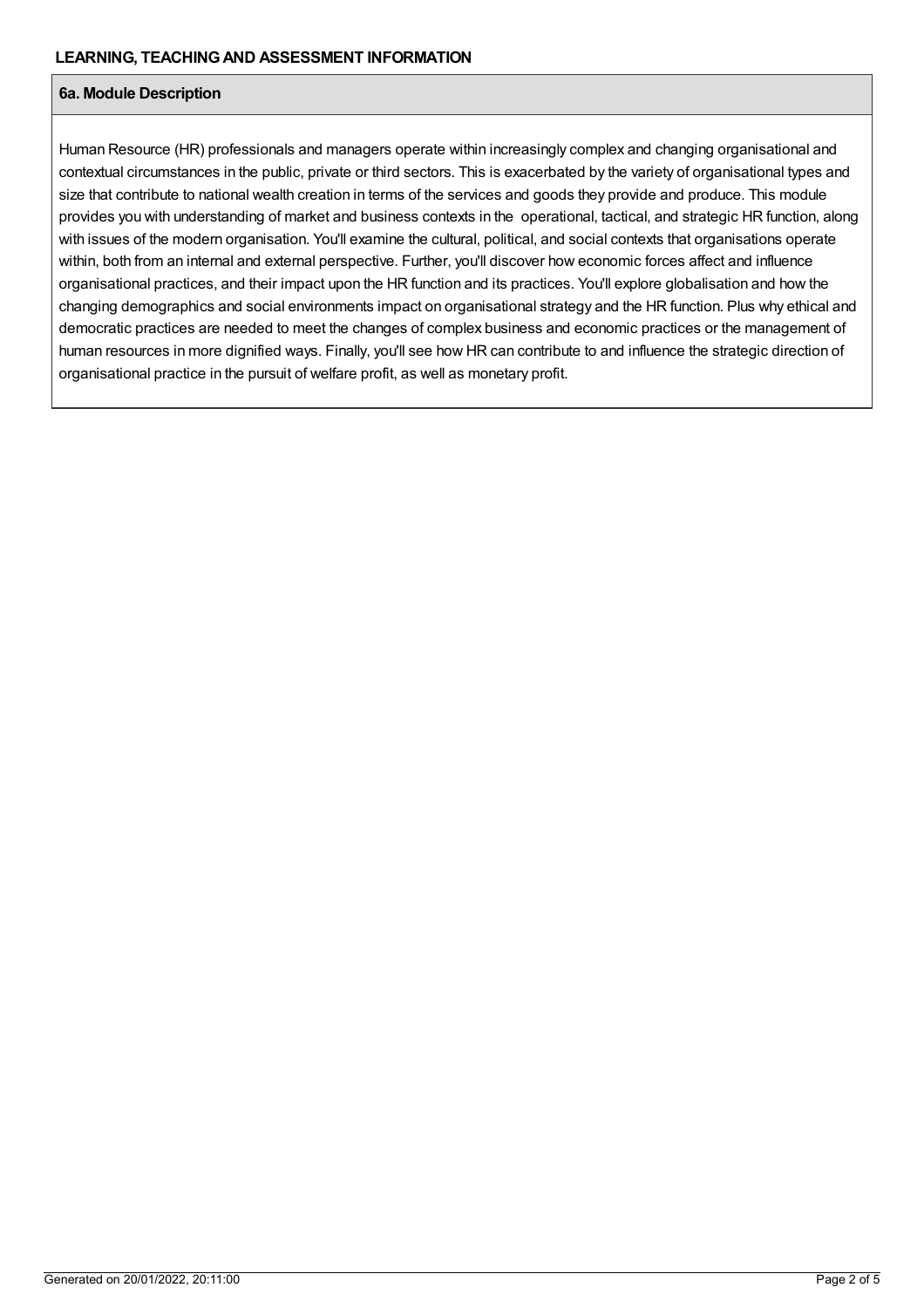#### **6b. Outline Content**

- Organisational types, an examination of power and knowledge within organisations
- Contemporary organisations and their principal environments,
- Competitive environment tools and strategies for survival,
- PEST
- Porters Five Forces
- SWOT
- Demographic trends and impacts upon the economy and the HR function
- Technological change
- Changing nature of the workplace and implications for the HR function
- Social, political, and historical change agents that impact upon the modern organisation
- Globalisation and international forces
- Cross-cultural management
- Conflict Management
- Ethics
- Democratic and emancipatory practices in the workplace
- The direction of organisational change and economic survival
- Government policy and regulatory framework and its impact upon the HR function.

### **6c. Key Texts/Literature**

The reading list to support this module is available at: <http://readinglists.anglia.ac.uk/modules/mod007554>

#### **6d. Specialist Learning Resources**

None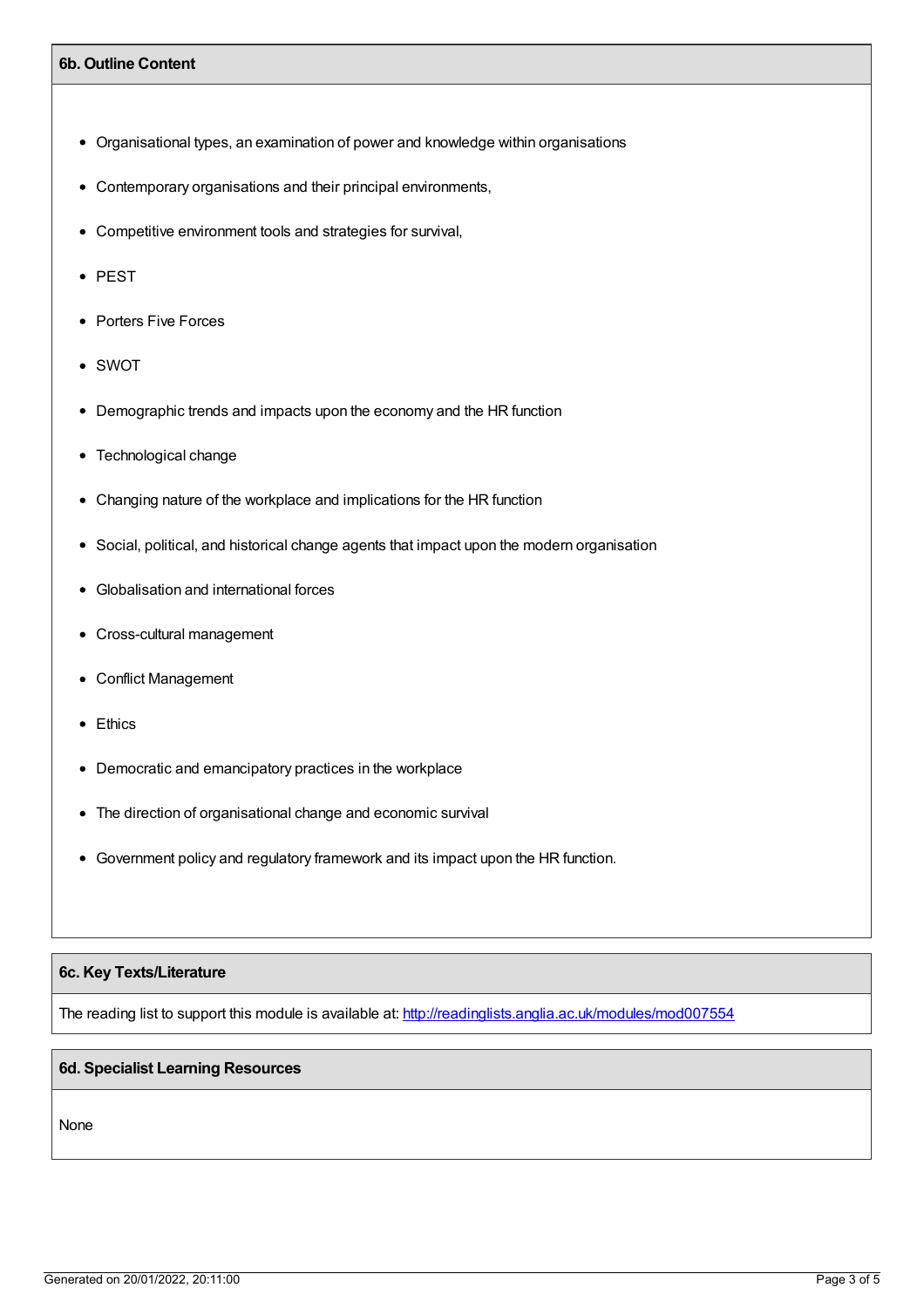| 7. Learning Outcomes (threshold standards) |                                                                |                                                                                                                                                                                                                                                                                            |  |
|--------------------------------------------|----------------------------------------------------------------|--------------------------------------------------------------------------------------------------------------------------------------------------------------------------------------------------------------------------------------------------------------------------------------------|--|
| No.                                        | <b>Type</b>                                                    | On successful completion of this module the student will be<br>expected to be able to:                                                                                                                                                                                                     |  |
|                                            | Knowledge and Understanding                                    | Critically assess the impact of changing environmental conditions on<br>contemporary organisations, and assess the managerial and business<br>implications for HR professionals                                                                                                            |  |
| 2                                          | Knowledge and Understanding                                    | Critically analyse contemporary research and debates in the management<br>of people, including Motivational and Commitment; Effective Leadership;<br>Change Management; Flexible Working; Teams and Groups; Cross-<br>cultural Management; Conflict Management; and Organisational Culture |  |
| 3                                          | Intellectual, practical, affective and<br>transferrable skills | Critically evaluate and apply HR strategies and practices to manage<br>globalisation and international forces                                                                                                                                                                              |  |
| 4                                          | Intellectual, practical, affective and<br>transferrable skills | Critically evaluate contemporary organisations and their principal<br>environments across a range of organisations, including public, private,<br>not-for-profit, formal and informal                                                                                                      |  |

| 8a. Module Occurrence to which this MDF Refers |                   |                                                |  |                         |
|------------------------------------------------|-------------------|------------------------------------------------|--|-------------------------|
| Year                                           | <b>Occurrence</b> | <b>Period</b><br>Location                      |  | <b>Mode of Delivery</b> |
| 2021/2                                         | <b>ZZF</b>        | Template For Face To<br>Face Learning Delivery |  | Face to Face            |

| 8b. Learning Activities for the above Module Occurrence |              |                          |                                                                                                                                                          |  |
|---------------------------------------------------------|--------------|--------------------------|----------------------------------------------------------------------------------------------------------------------------------------------------------|--|
| <b>Learning Activities</b>                              | <b>Hours</b> | <b>Learning Outcomes</b> | <b>Details of Duration,</b><br>frequency and other<br>comments                                                                                           |  |
| Lectures                                                | 48           | $1 - 4$                  | Two, 2 hour sessions x 12<br>combining lectures,<br>workshops, and seminars                                                                              |  |
| Other teacher managed<br>learning                       | 27           | $1 - 4$                  | Directed reading, case study<br>analyses and preparation for<br>lectures and seminars.<br>Learning hours required to<br>comply with CIPD<br>requirements |  |
| Student managed learning                                | 225          | $1 - 4$                  | Reading and independent<br>research                                                                                                                      |  |
| TOTAL:                                                  | 300          |                          |                                                                                                                                                          |  |